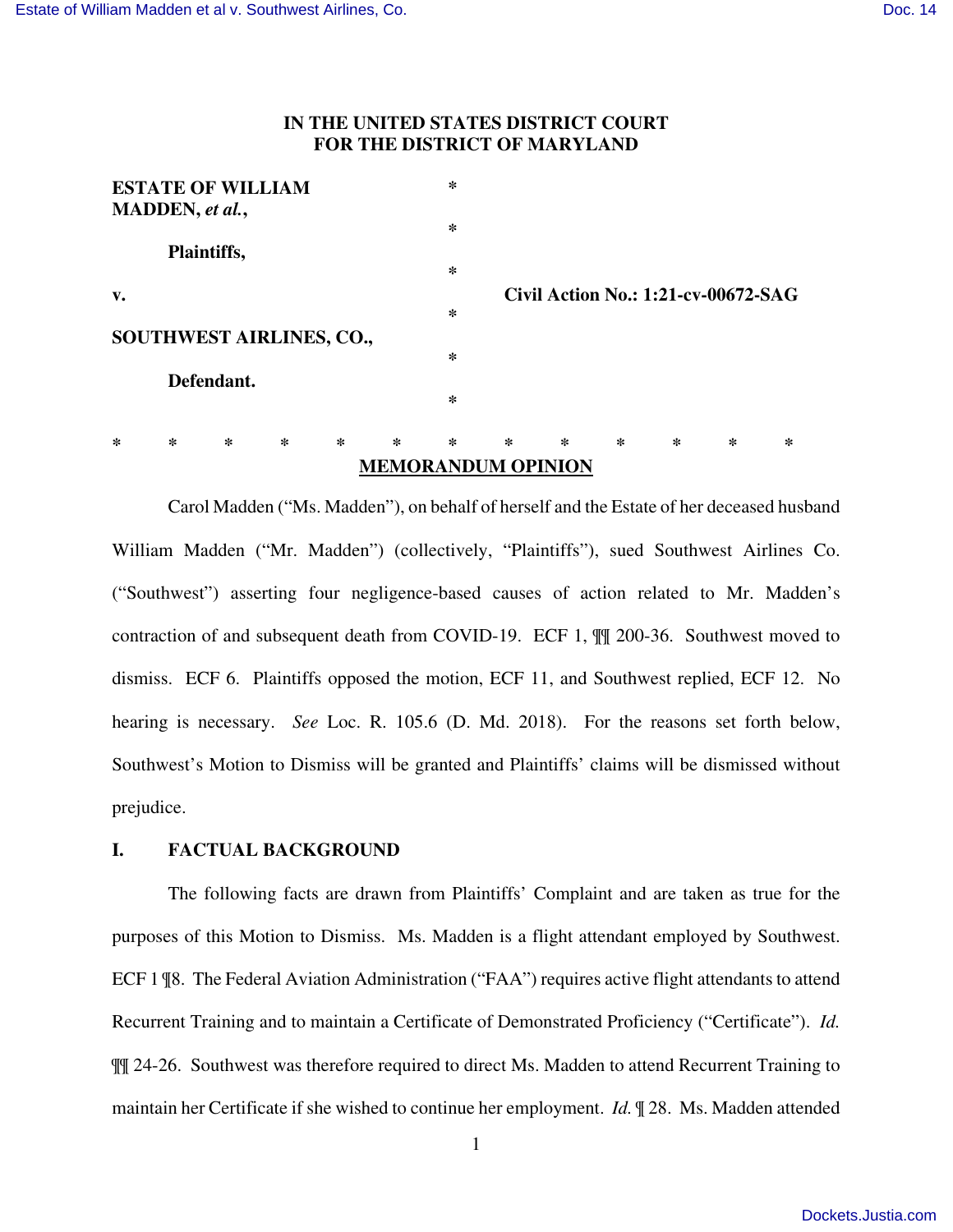Recurrent Training on July 13, 2020, at the Baltimore Washington International Airport. *Id.* ¶ 31. The training involved groups of ten participant flight attendants at a time, including Ms. Madden, demonstrating various proficiencies such as the ability to use various safety devices onboard an aircraft. *Id.* ¶ 34.

During this training, Southwest allegedly failed to implement reasonable safety and health protocols to prevent the participant flight attendants from contracting or spreading COVID-19. Plaintiffs identify various alleged failings including: (a) failing to screen participant flight attendants in the training session for COVD-19, (b) failing to screen instructors in the training session for COVID-19, (c) failing to exclude those that had been exposed to COVID-19, (d) failing to enforce mask policies that would have lessened transmission, (d) failing to implement safe distancing requirements, (e) failing to sanitize equipment in shared and common use, and (f) failing to implement contact tracing that would have prevented transmission after-the-fact or alerted participant flight attendants at an early time to COVID-19 exposure. *Id.* ¶ 204.

As a result of Southwest's failure to exercise a standard of care to prevent transmission of the virus, Ms. Madden was exposed to COVID-19 during the training. *Id.* ¶¶ 98-99. Two weeks following the training, a Southwest employee called Ms. Madden to inform her of the exposure at the training, but at that point both Ms. Madden and Mr. Madden had developed symptoms. *Id.* ¶ 138, 186. Indeed, approximately three days after the training concluded, Ms. Madden began experiencing increasingly more severe COVID-19 symptoms. *Id.* ¶ 101. Ms. Madden was in close contact with her husband, with whom she lived, ultimately transmitting COVID-19 to him. *Id.* ¶ 186. Mr. Madden began experiencing symptoms approximately ten days after the training, before testing positive for COVID-19 on August 1, 2020. *Id.* ¶¶ 107, 145-48. Mr. Madden's condition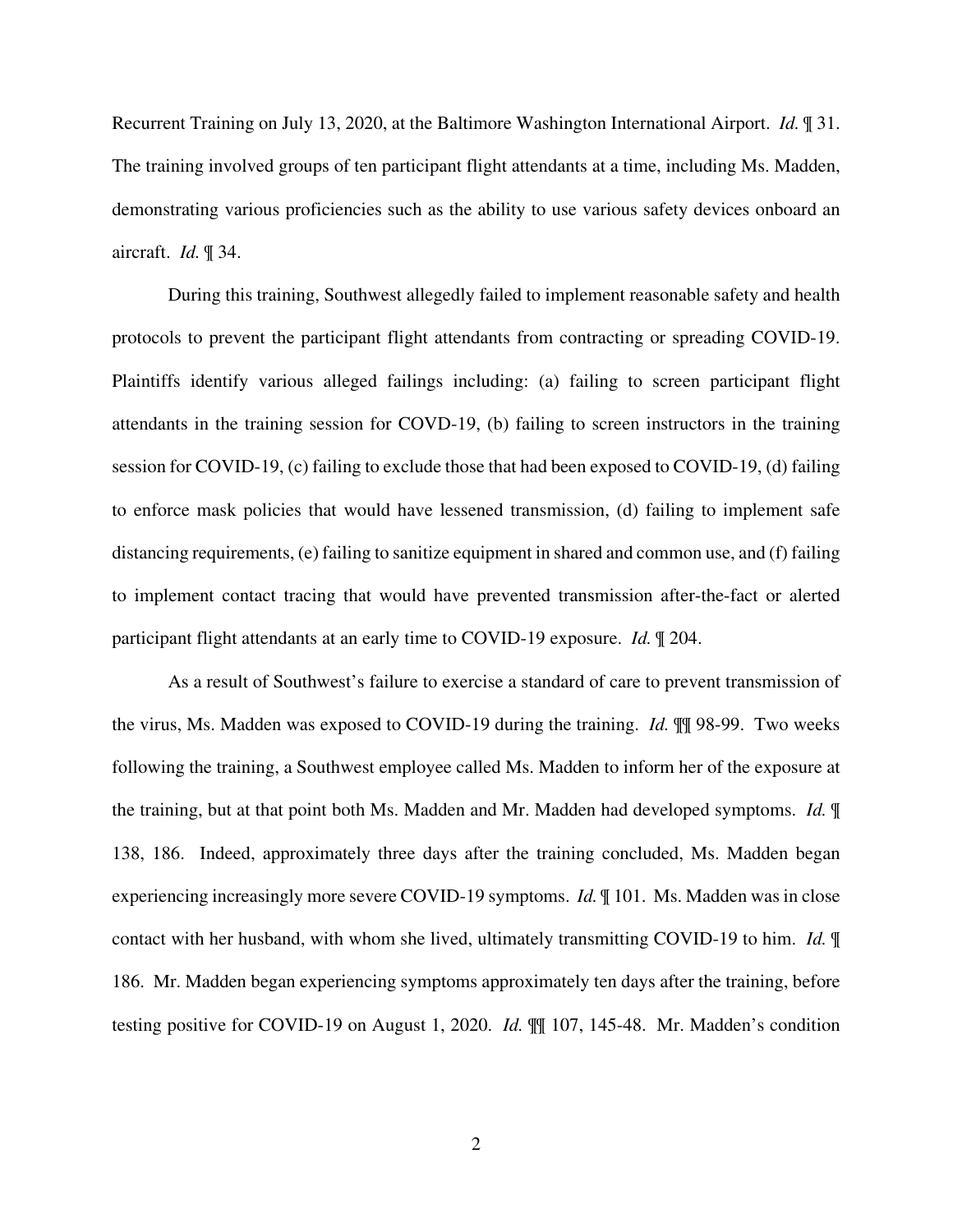rapidly deteriorated, and he ultimately passed away on August 12, 2020 due to complications from the COVID-19 virus. *Id.* at ¶¶ 142-75.

## **II. LEGAL STANDARD**

Southwest has filed a motion to dismiss under Federal Rule of Civil Procedure 12(b)(6). A defendant is permitted to test the legal sufficiency of a complaint by way of a motion to dismiss. *See, e.g.*, *In re Birmingham*, 846 F.3d 88, 92 (4th Cir. 2017); *Goines v. Valley Cmty. Servs. Bd.*, 822 F.3d 159, 165-66 (4th Cir. 2016). A Rule 12(b)(6) motion constitutes an assertion by a defendant that, even if the facts alleged by a plaintiff are true, the complaint fails as a matter of law "to state a claim upon which relief can be granted."

Whether a complaint states a claim for relief is assessed by reference to the pleading requirements of Rule 8(a)(2), which provides that a complaint must contain a "short and plain statement of the claim showing that the pleader is entitled to relief." The purpose of the rule is to provide the defendants with "fair notice" of the claims and the "grounds" for entitlement to relief. *Bell Atl. Corp. v. Twombly*, 550 U.S. 544, 555-56 (2007).

To survive a motion under Rule 12(b)(6), a complaint must contain facts sufficient to "state a claim to relief that is plausible on its face." *Id.* at 570; *see Ashcroft v. Iqbal*, 556 U.S. 662, 684 (2009) ("Our decision in *Twombly* expounded the pleading standard for 'all civil actions.'"); *see also Willner v. Dimon*, 849 F.3d 93, 112 (4th Cir. 2017). But, a plaintiff need not include "detailed factual allegations" in order to satisfy Rule 8(a)(2). *Twombly*, 550 U.S. at 555. Moreover, federal pleading rules "do not countenance dismissal of a complaint for imperfect statement of the legal theory supporting the claim asserted." *Johnson v. City of Shelby*, 574 U.S. 10, 11 (2014) (per curiam).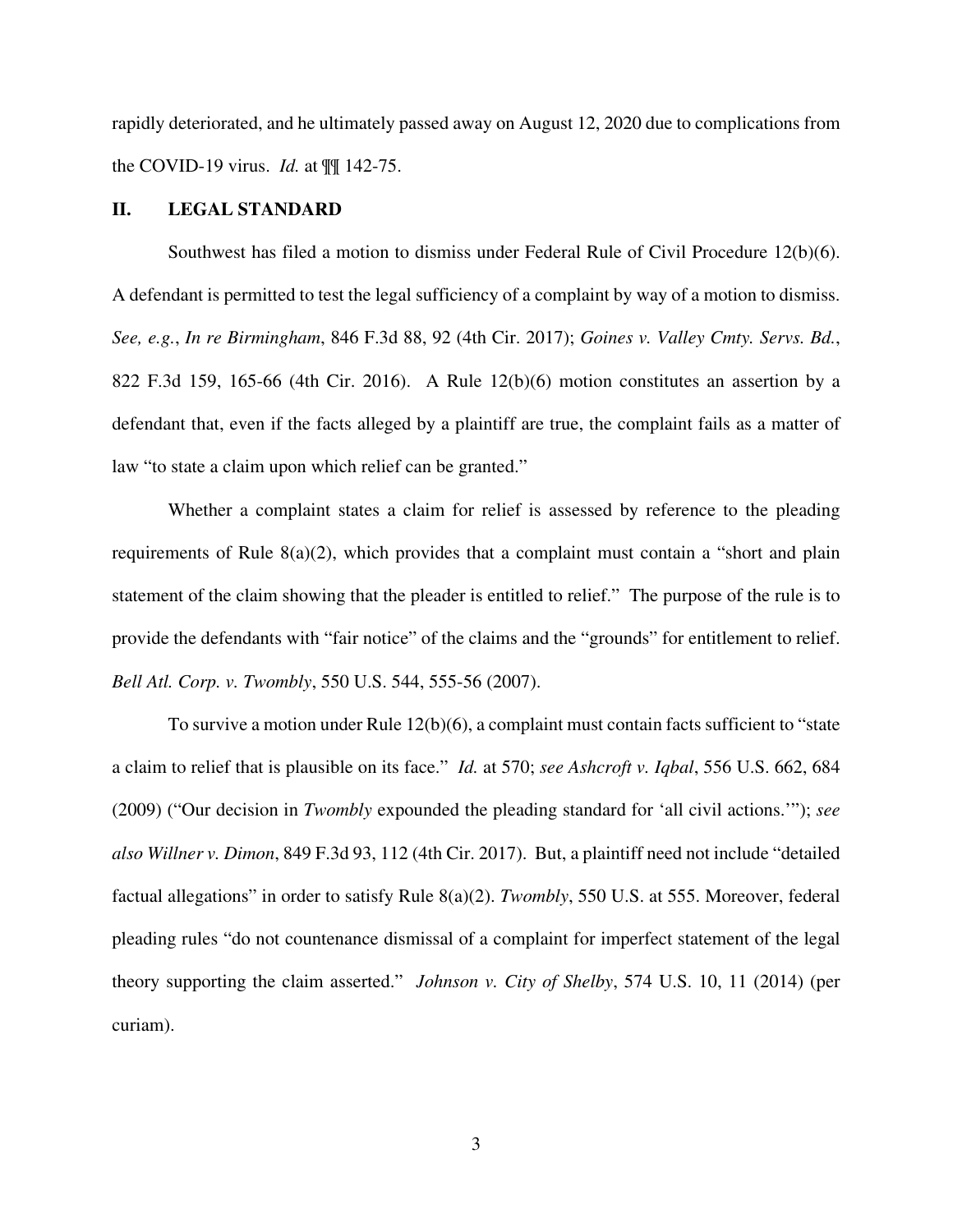Nevertheless, the rule demands more than bald accusations or mere speculation. *Twombly*, 550 U.S. at 555; *see Painter's Mill Grille, LLC v. Brown*, 716 F.3d 342, 350 (4th Cir. 2013). If a complaint provides no more than "labels and conclusions" or "a formulaic recitation of the elements of a cause of action," it is insufficient. *Twombly*, 550 U.S. at 555. Rather, to satisfy the minimal requirements of Rule  $8(a)(2)$ , the complaint must set forth "enough factual matter (taken as true) to suggest" a cognizable cause of action, "even if . . . [the] actual proof of those facts is improbable and . . . recovery is very remote and unlikely." *Id.* at 556 (internal quotation marks omitted).

In reviewing a Rule 12(b)(6) motion, a court "must accept as true all of the factual allegations contained in the complaint" and must "draw all reasonable inferences [from those facts] in favor of the plaintiff." *E.I. du Pont de Nemours & Co.*, 637 F.3d 435 at 440 (citations omitted); *see Semenova v. Maryland Transit Admin.*, 845 F.3d 564, 567 (4th Cir. 2017); *Houck v. Substitute Tr. Servs., Inc*., 791 F.3d 473, 484 (4th Cir. 2015). However, a court is not required to accept legal conclusions drawn from the facts. *Papasan v. Allain*, 478 U.S. 265, 286 (1986). "A court decides whether [the pleading] standard is met by separating the legal conclusions from the factual allegations, assuming the truth of only the factual allegations, and then determining whether those allegations allow the court to reasonably infer" that the plaintiff is entitled to the legal remedy sought. *A Society Without a Name v. Virginia*, 655 F.3d 342, 346 (4th. Cir. 2011), *cert. denied*, 566 U.S. 937 (2012).

### **III. ANALYSIS**

To state a claim for negligence in Maryland, a complaint must plausibly allege the following four elements: (1) that the defendant owed a duty to the person who was injured; (2) that the defendant breached that duty; (3) that an actual injury or loss existed; and (4) that the injury or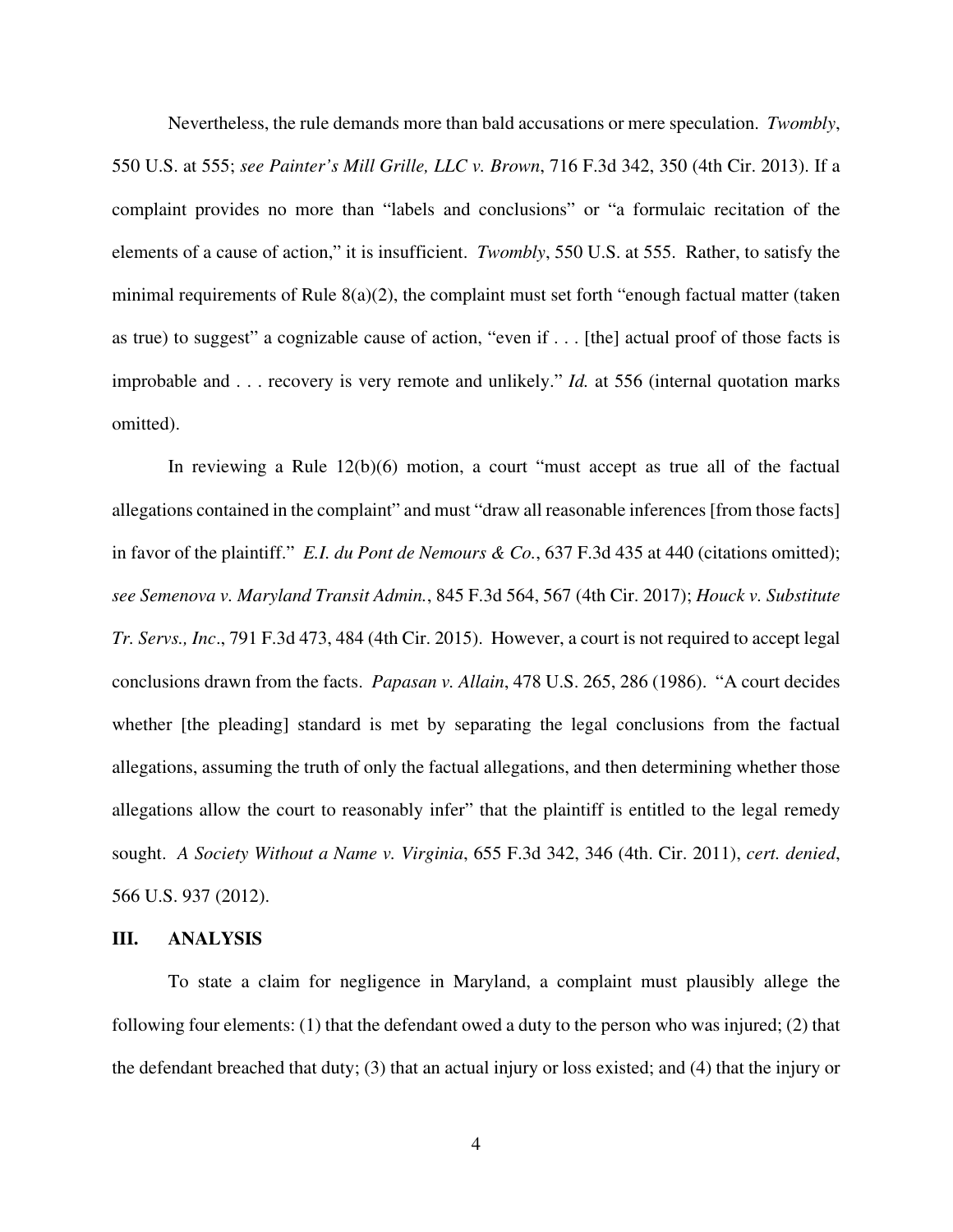loss proximately resulted from the defendant's breach of the duty. *See, e.g.*, *Rosenblatt v. Exxon Co., U.S.A.*, 335 Md. 58, 76 (Md. 1994). The same elements apply to gross negligence, though the showing requires more egregious conduct on the part of the defendant. *See Taylor v. Harford County Dep't of Social Servs.*, 384 Md. 213, 227-28 (Md. 2004). The parties disagree, here, as to the first, threshold factor—whether Southwest owed a duty to Mr. Madden, given that he was not a Southwest employee and otherwise had no relationship with the company beyond his wife's employment. "[T]he existence of a legal duty is a question of law to be decided by the court." *Remsburg v. Montgomery*, 376 Md. 568, 581 (2003). For the following reasons, the Court concludes that no duty existed, such that Plaintiffs have failed to state any negligence-based claims.

## **a. The Appropriate Framework for Assessing Duty**

The parties dispute the proper framework for assessing the existence of a duty in Maryland. Southwest argues that this case is covered by a bright line rule, namely Maryland's alleged refusal to recognize any duty on the part of an employer to an employee's spouse in the context of "takehome" exposure to diseases and dangerous substances absent one of three exceptions not present here: a special relationship, control, or a relevant statute. *See* ECF 6-17 at 7-8. Analyzing asbestos, HIV, and other similar cases in which an employer's alleged negligence resulted in an employee bringing a harm home from work which injured the employee's spouse, Southwest asserts that these cases' uniform finding of "no duty" are directly applicable and end the duty inquiry without further analysis. *Id.* at 7-12.

Plaintiffs, on the other hand, suggest that Southwest's case law is distinguishable by virtue of those cases' focus on nonfeasance (as opposed to the malfeasance allegedly at issue here).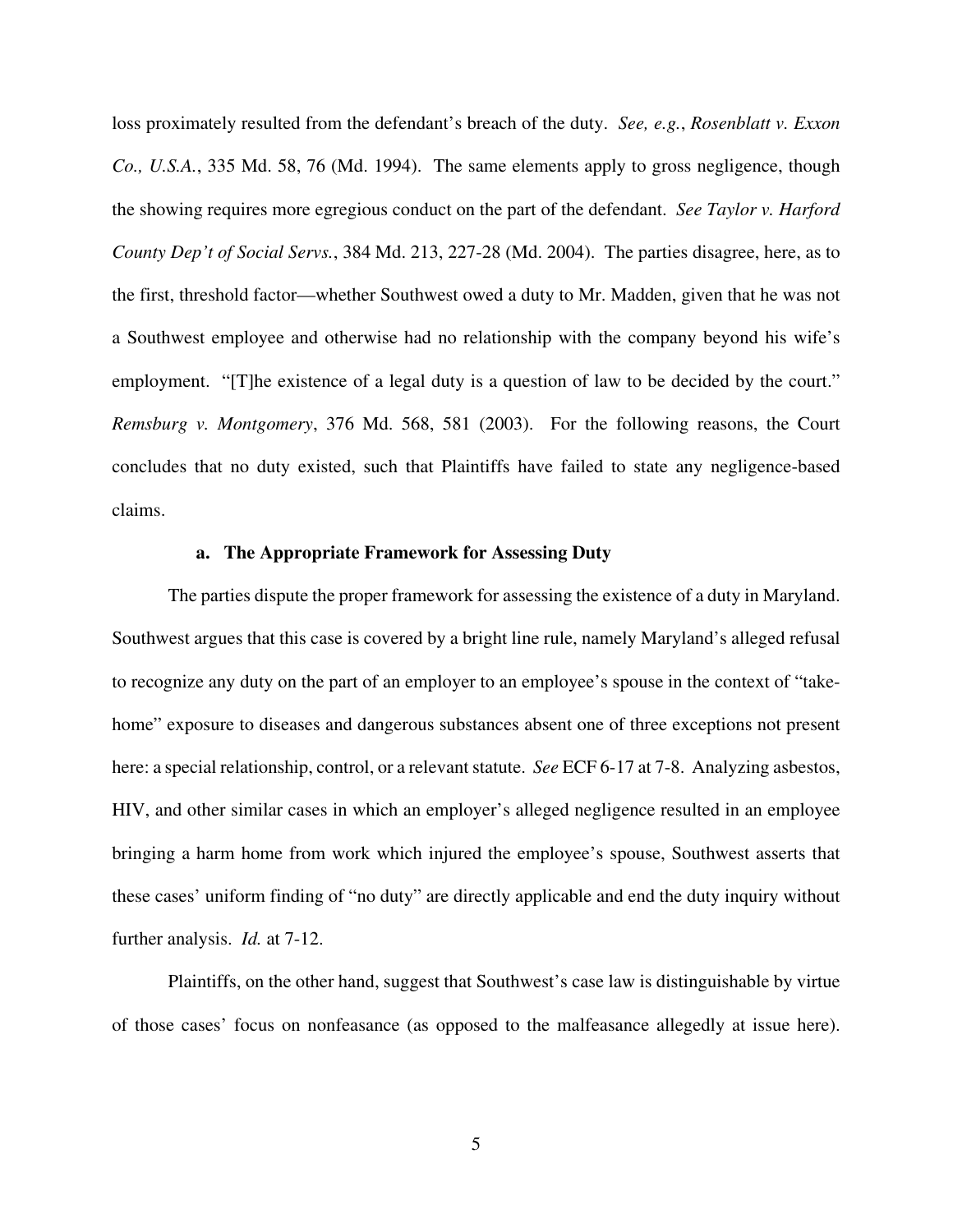Instead, Plaintiffs urge the assessment of seven factors some Maryland courts have used to identify the existence of a duty. ECF 11 at 16-17.

In fact, Maryland's duty analysis appears to lie somewhere in between the two parties' positions. In *Sumo v. Garda World*, 2017 WL 2962819, at \*3 (Md. Ct. Spec. App. July 12, 2017), the Maryland Court of Special Appeals faced a similar choice between the two frameworks. In the context of a third-party duty claim involving a bystander injured during a violent robbery, the *Sumo* defendant claimed that the lack of a special relationship ended the third-party duty inquiry, while plaintiff sought application of the seven factors. *Id.* The *Sumo* Court ultimately found that "the exact relationship between the three exceptions to the 'no duty' rule [for third-party harms] . . . and this 7-factor test, is unclear" but went on to conclude that the two approaches were "consonant" with one another, ultimately analyzing duty under *both* frameworks. *Id.* (citing *Kiriakos v. Phillips*, 448 Md. 440, 486 (2016)).

The Court, here, is similarly unable to divine a clear rule demarcating the application of one duty analysis versus the other. Southwest's reliance on cases like *Warr v. JMGM Grp., LLC*, 433 Md. 170, 189-90 (2013), is persuasive in that the cases contain broad and seemingly unambiguous language embracing a "no duty" rule absent a relationship between the defendant and the injured third party. Indeed, *Warr* itself is particularly compelling in that it appears to reject an argument nearly identical to Plaintiffs' theory here, namely that a defendant's active creation or aggravation of a risk creates a different, broader set of duties than where a defendant fails to act to prevent or mitigate an unrelated risk. *Id.* at 185-190; *see also Barclay v. Briscoe*, 427 Md. 270, 300-01 (2012) (rejecting the existence of a duty where employer's conduct allegedly created foreseeable risk of harm to a third party). However, it is also true that Maryland courts have consistently used the seven-factor analysis proposed by Plaintiffs to assess whether a duty exists,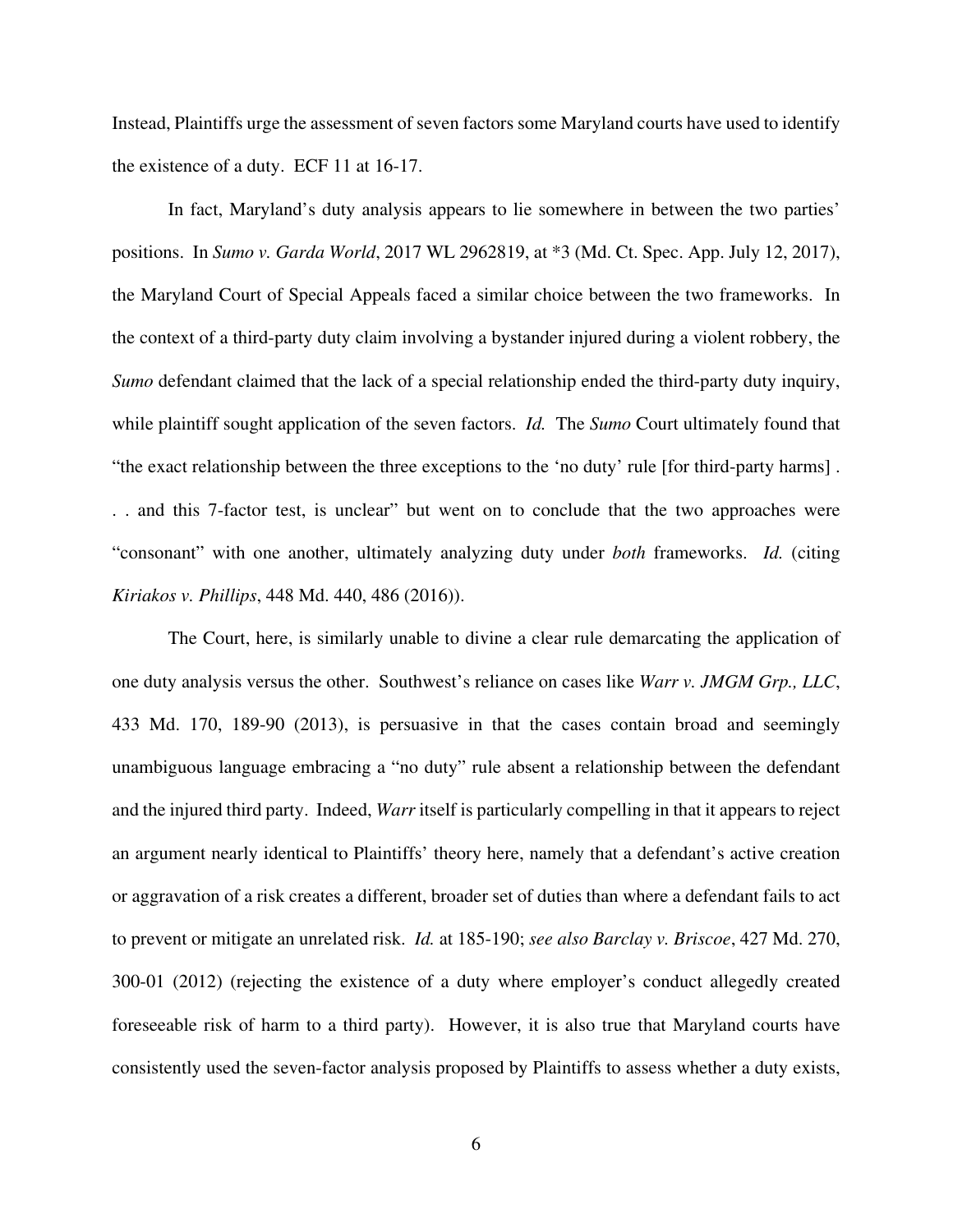instead of simply relying on Southwest's proffered bright line rule. *See, e.g.*, *Eisel v. Bd. of Educ. of Montgomery County*, 324 Md. 376, 386 (Md. 1991); *May v. Air & Liquid Sys. Corp.*, 446 Md. 1, 11 (Md. 2015). In fact, even *Warr* invoked the seven factors, despite its language strongly suggesting the existence of a blanket "no duty" rule absent control or a special relationship. 433 Md. at 182-83. As such, the Court will follow the *Sumo* Court's lead and will assess whether Southwest owed a duty under both the seven-factor and the "no third-party duty" approaches.

## **b. No Third-Party Duty Approach**

As noted above, Maryland's general rule is that "a private person is under no special duty to protect another from the criminal [or tortious] acts by a third person." *Valentine v. On Target, Inc.*, 353 Md. 544, 550 (1999) (citation omitted). After all, "[o]ne cannot be expected to owe a duty to the world at large to protect it against the actions of third parties . . . ." *Id.* at 553. There are three exceptions, however, to this "no duty" rule:

(1) If the defendant has control over the conduct of the third party;

(2) If there is a special relationship between the defendant and the third party or between the defendant and the plaintiff; or

(3) If there is a statute or ordinance that is designed to protect a specific class of people. *Warr*, 433 Md. at 189 (control); *Barclay*, 427 Md. at 293-94 (special relationship); *Kiriakos*, 448

Md. at 457 (statute or ordinance).

None of these three enumerated exceptions apply in this case. Plaintiffs do not argue that Southwest had control over Ms. Madden after she left the flight attendant training, nor do they argue that it had a special relationship with Mr. or Ms. Madden, $<sup>1</sup>$  $<sup>1</sup>$  $<sup>1</sup>$  or that a statute governed its</sup>

<span id="page-6-0"></span><sup>&</sup>lt;sup>1</sup> The employment relationship here between Southwest and Ms. Madden is not a "special relationship" that would give rise to a duty to Mr. Madden, because Ms. Madden was operating outside the scope of her employment when she returned home post-training and had close contact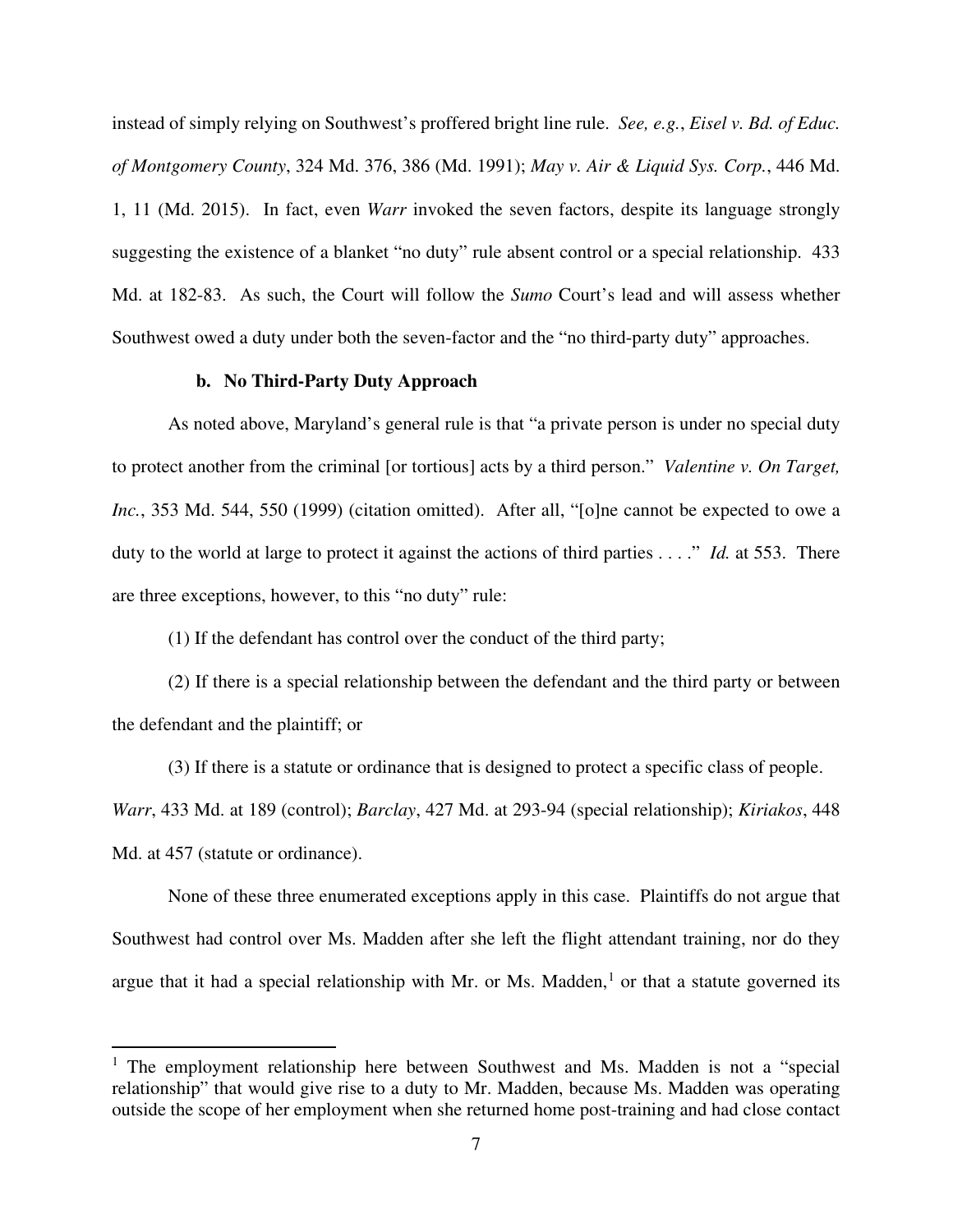conduct in this area protecting third parties like Mr. Madden. Instead, Plaintiffs rely on a theory centering on "malfeasance"—the notion that Southwest owed Mr. Madden a duty because its affirmative conduct in conducting its flight attendant training without adequate safety protocols created a previously non-existent risk of harm to him by negligently exposing his spouse to COVID-19. Such a notion is, obviously, not covered by the exceptions to the standard "no duty" rule outlined above, meaning that under the standard approach, Southwest owed Mr. Madden no duty.

## **c. Seven-Factor Test**

The Court next assesses this case under Plaintiffs' preferred seven-factor test for duty, which consists of the following:

(1) the foreseeability of harm to the plaintiff,

(2) the degree of certainty that the plaintiff suffered the injury,

(3) the closeness of the connection between the defendant's conduct and the injury,

(4) the moral blame attached to the defendant's conduct,

(5) the policy of preventing future harm,

(6) the extent of the burden to the defendant and consequences to the community of

imposing a duty to exercise reasonable care with resulting liability for breach,

(7) and the availability, cost and prevalence of insurance for the risk involved.

*Kiriakos*, 448 Md. at 486 (quoting *Ashburn v. Anne Arundel Cnty.*, 306 Md. 617, 627 (1986)). The

Court will address each factor in turn.

with Mr. Madden. *See Barclay*, 427 Md. at 295. Furthermore, while the Restatement (Second) of Torts § 317 makes clear that a special relationship may exist even when an employee is operating outside the scope of employment so long as certain requirements are met, several of § 317's factors are not satisfied here.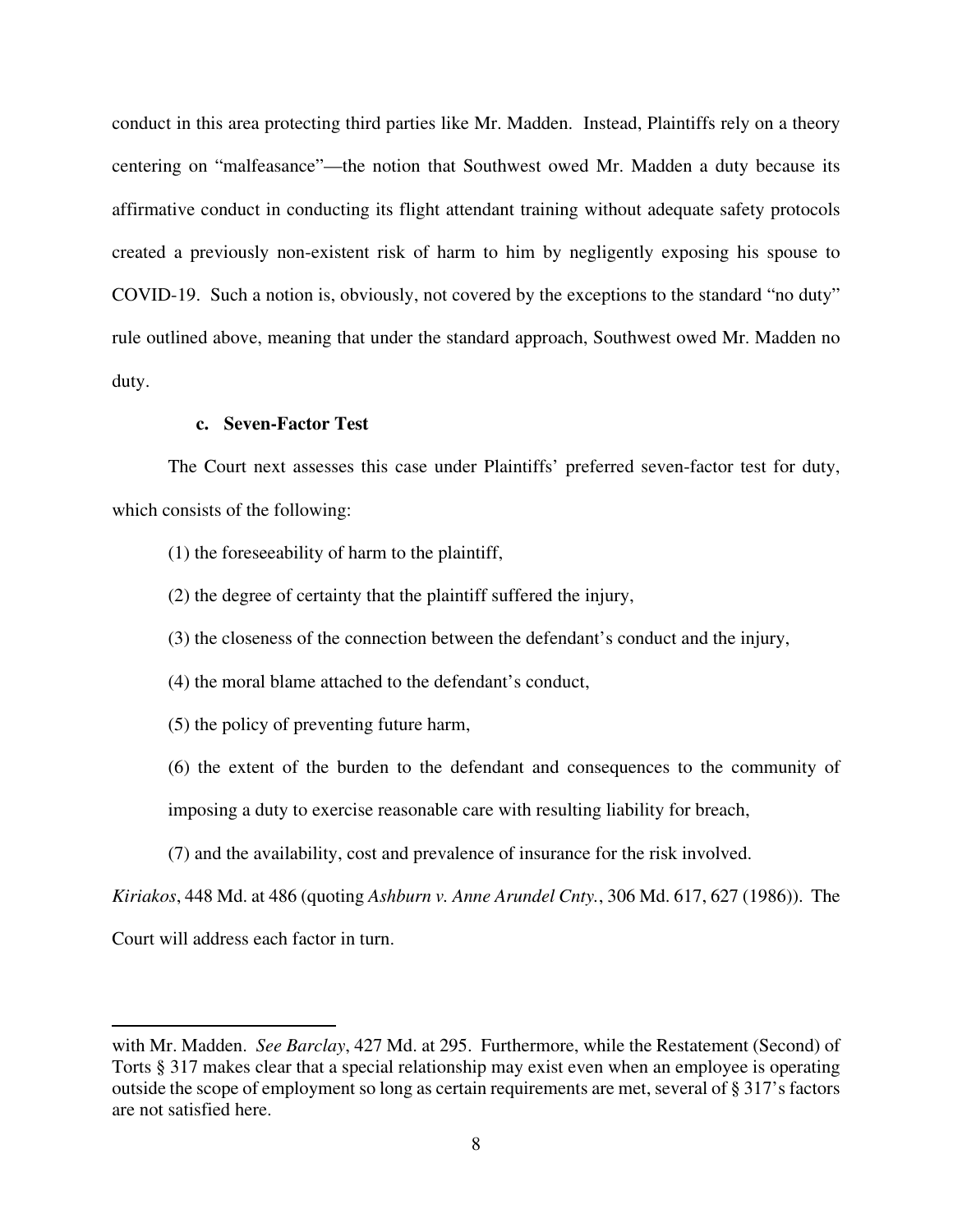#### **i. Foreseeability of the Harm**

Drawing on the case law cited in *Sumo*, "[f]oreseeability as a factor in the determination of the existence of a duty involves a prospective consideration of the facts existing at the time of the negligent conduct." *Henley v. Prince George's Cnty.*, 305 Md. 320, 336 (1986). In the context of duty, the "foreseeability of harm test . . . is based upon the recognition that a duty must be limited to avoid liability for unreasonably remote consequences." *Valentine*, 353 Md. at 551. "Although foreseeability is perhaps most important among these factors, it alone does not justify the imposition of a duty." *Kiriakos*, 448 Md. at 486 (citation omitted). Here, the question is whether it was foreseeable to Southwest, and not unreasonably remote, that as a result of its allegedly unsafe flight attendant training in the midst of a global pandemic, one training attendee would contract COVID-19 and fatally infect her spouse with it.

Based on the facts as presently alleged, such an outcome is both foreseeable and not unreasonably remote. The COVID-19 virus is extraordinarily contagious and spreads via close contact, particularly in the absence of sufficient cleaning and social-distancing techniques designed to limit the possibility of spread. Southwest was unavoidably aware of the nature of the virus, as demonstrated by its website's apparent assurances that it was implementing "stringent cleaning and physical-distancing practices" and "[knew] what needs to be done and how it needs to be done to keep people safe," among other commitments to COVID-19 safety. ECF 1 ¶¶ 81- 86. Failing to actually implement such transmission-mitigation strategies at an in-person flight attendant training would foreseeably increase the risk of flight attendant(s) contracting the virus. It was, similarly, foreseeable that an infected flight attendant like Ms. Madden would subsequently be in close proximity to her spouse, because married couples frequently live together and share close contact, particularly when quarantining at home was recommended by health authorities.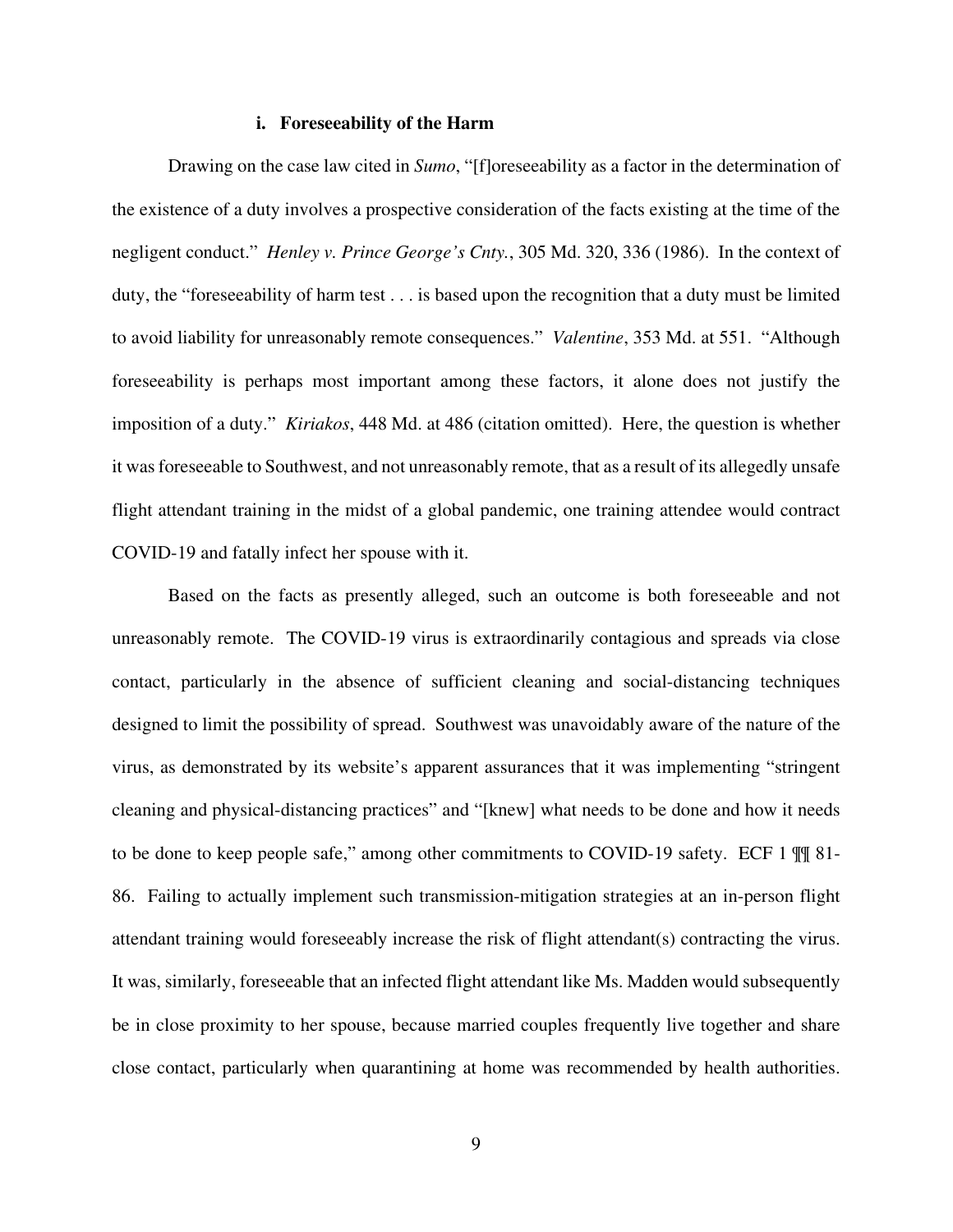And it is, tragically, foreseeable that a family member who contracts COVID-19 may die, given the severity of the virus. While such developments may occur over an extended period of time because of incubation periods post-transmission and varying degrees of immune responses to the virus, the causal chain leading to Mr. Madden's death was neither remote nor unforeseeable.

#### **ii. Degree of Certainty of Injury**

This second factor is, functionally, a causal inquiry—how certain is it that Southwest's actions would cause Plaintiffs' injuries? *See Sumo*, 2017 WL 2962819, at \*5. Plaintiffs, of course, need not definitively *prove* causation at this juncture, since assessment of whether causation exists on these specific facts is generally a jury question in negligence cases. However, the defendant's conduct must be reasonably certain to lead to the plaintiffs' injuries in the abstract (i.e. is conducting a training without adequate safety protocols reasonably certain to be the cause of an attendee's COVID-19 infection and subsequent transmission to a spouse?). This is a much closer call than the foreseeability factor. Holding an unsafe training would certainly increase the risk of COVID-19 exposure. However, as previously noted, COVID-19 is incredibly infectious and transmits easily in a variety of settings. *See Coronavirus (COVID-19) Frequently Asked Questions*, Centers for Disease Control and Prevention ("CDC") (June 22, 2021), https://www.cdc.gov/coronavirus/2019-ncov/faq.html. By Plaintiffs' own admission, this makes identifying the precise origin of one's illness extremely difficult. *See* ECF 11 at 34-35 (acknowledging the general challenges of proving causality regarding COVID-19 infections given the prevalence of the virus).

Although a close COVID-positive contact is certainly a possible cause of a given infection, that is little guarantee that the particular infection originated from that contact as opposed to some other source, given how hard it is to completely isolate oneself from other, ubiquitous infection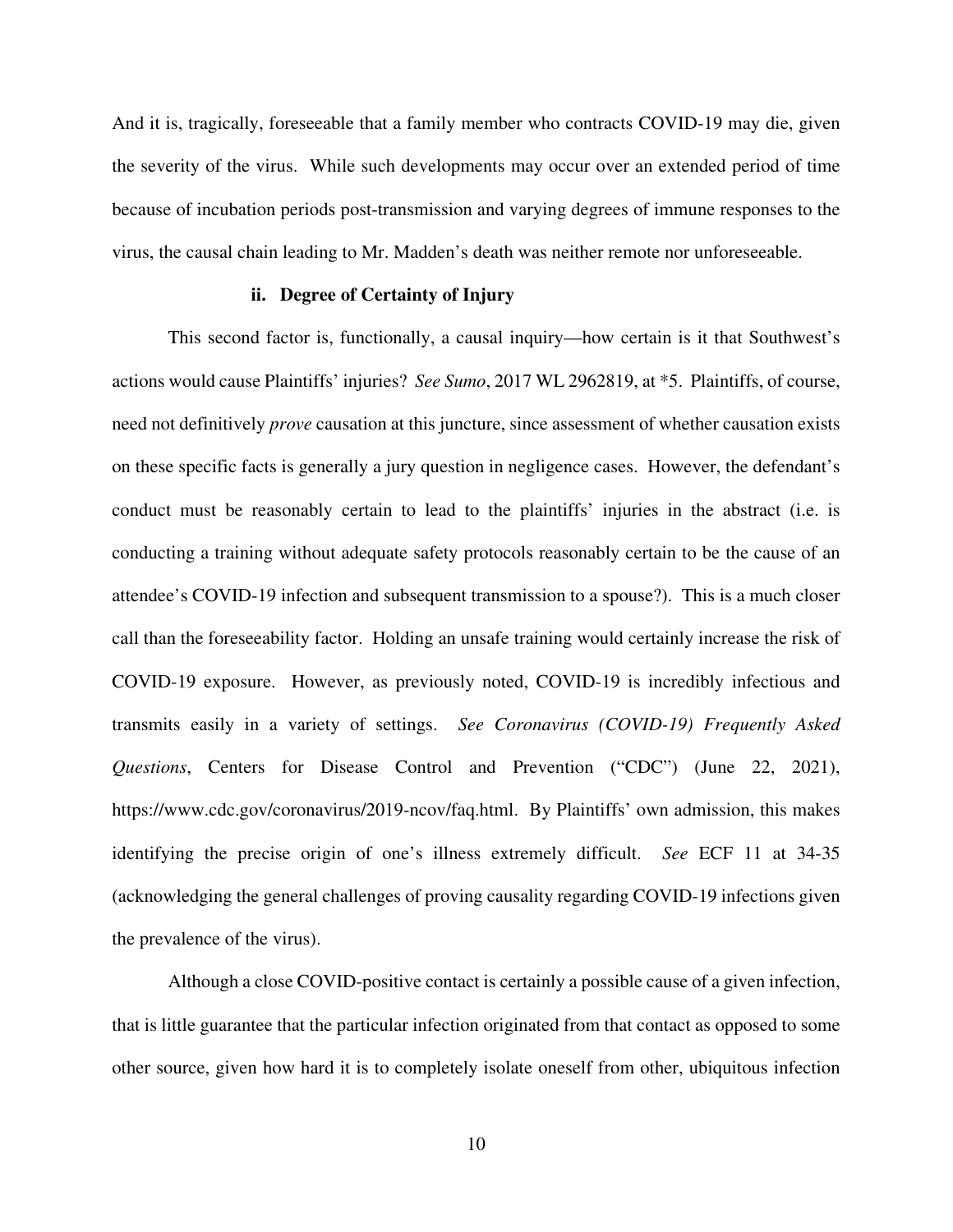vectors. This rationale holds even greater strength when applied to a third party like Mr. Madden who did not attend the training and thus is insulated by another layer of causal uncertainty. In the midst of a global pandemic, it is incredibly challenging to know precisely where or when any individual caught the virus—indeed, that is precisely what has made the pandemic such a difficult beast to contain. Thus, there is a substantial degree of *un*certainty that the Southwest's training would be reasonably certain to cause any third-party non-attendee to contract COVID-19, such that this factor weighs against imposition of a duty.

### **iii. Closeness Between Southwest's Conduct and Injury**

"The third factor . . . is, by another name, proximate cause." *Sumo*, 2017 WL 2962819, at \*5. The analysis requires a balancing of the connection between the breach of duty and the harm, as well as the nature of the risk—as the magnitude of the risk increases, the closeness of the connection is relaxed such that a duty to a larger class of persons may be imposed where the risk is of death or personal injury. *Kiriakos*, 448 Md. at 488. Here, the nature of the risk is high given the severity of the COVID-19 virus (particularly during the pre-vaccine time period when the events of this lawsuit took place). Thus, the "closeness" between conduct and injury—which, as outlined in the previous section, is lacking insofar as reasonable certainty of causation is concerned—may be relaxed to encompass a more remote connection. Mr. Madden did not attend Southwest's allegedly unsafe training and had no direct contact with Southwest. However, as noted in Section III(b)(i), the chain of events leading from the training to Ms. Madden's infection at that training to her close contact with Mr. Madden to his subsequent infection and death is foreseeable. Ultimately, the likelihood that a flight attendant would contract COVID-19 at an unsafe, in-person training during a pandemic, and then transmit it to her co-habitant spouse, is "not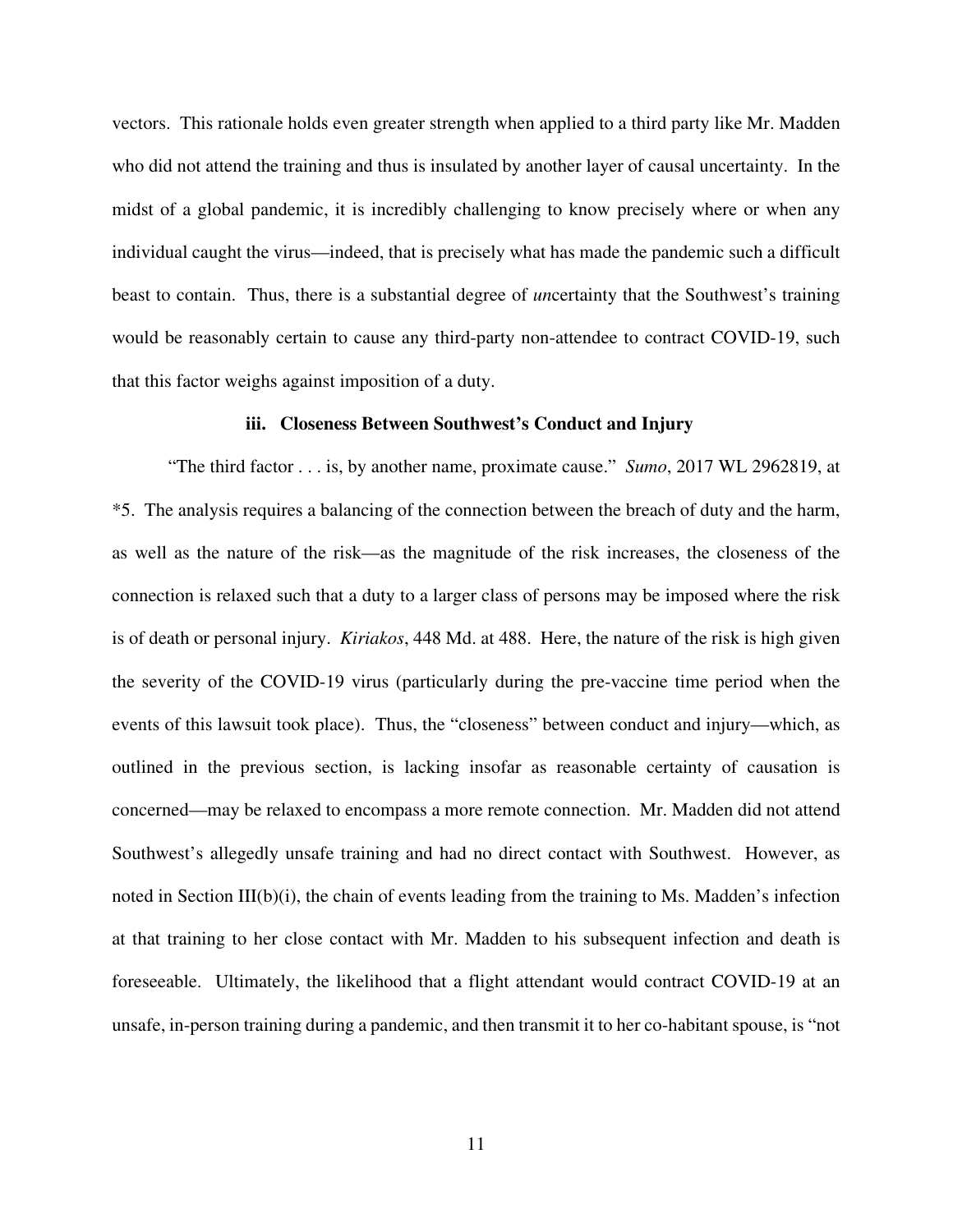so remote that we simply foreclose liability," *Sumo*, 2017 WL 2962819, at \*5 (citations omitted). Therefore, this factor also weighs in Plaintiffs' favor.

### **iv. Moral Blameworthiness of Southwest's Conduct**

"Under [the moral blame] factor, our standard is not evidence of intent to cause harm . . . [r]ather, we consider the reaction of persons in general to the circumstances." *Kiriakos*, 448 Md. at 489 (citations omitted). Taking Plaintiffs' allegations as true, Southwest's conduct is morally blameworthy. The reasonable reaction to a global pandemic would be to take all necessary precautions when holding in-person gatherings, particularly in the context of a flight attendant training requiring close proximity of the trainees to one another and the shared handling of equipment required by the various training exercises. In fact, Southwest outlined at length the COVID-19 safety protocols it claimed to be implementing as an assurance to its customers that it was committed to their safety while flying. To allegedly disregard these protocols and hold an inperson training without adequate safety precautions, in the midst of a global pandemic taking hundreds of thousands of lives across the United States, is morally blameworthy. This factor therefore weighs in favor of imposing a duty.

### **v. The Policy of Preventing Future Harm**

The fifth factor considers whether imposition of a duty would help prevent future harm by providing "a strong incentive to prevent the occurrence of the harm." *Kiriakos*, 448 Md. at 490. Finding a duty here would incentivize employers to take minimum precautions against the spread of COVID-19 to employees and their families via the implementation of minimum safety procedures that most companies, including Southwest, already ostensibly embrace. ECF 1 at ¶¶ 80-97. It would appear uncontroversial to suggest that stopping the spread of COVID-19 is an important policy goal, and the existence of a duty would unmistakably further that goal by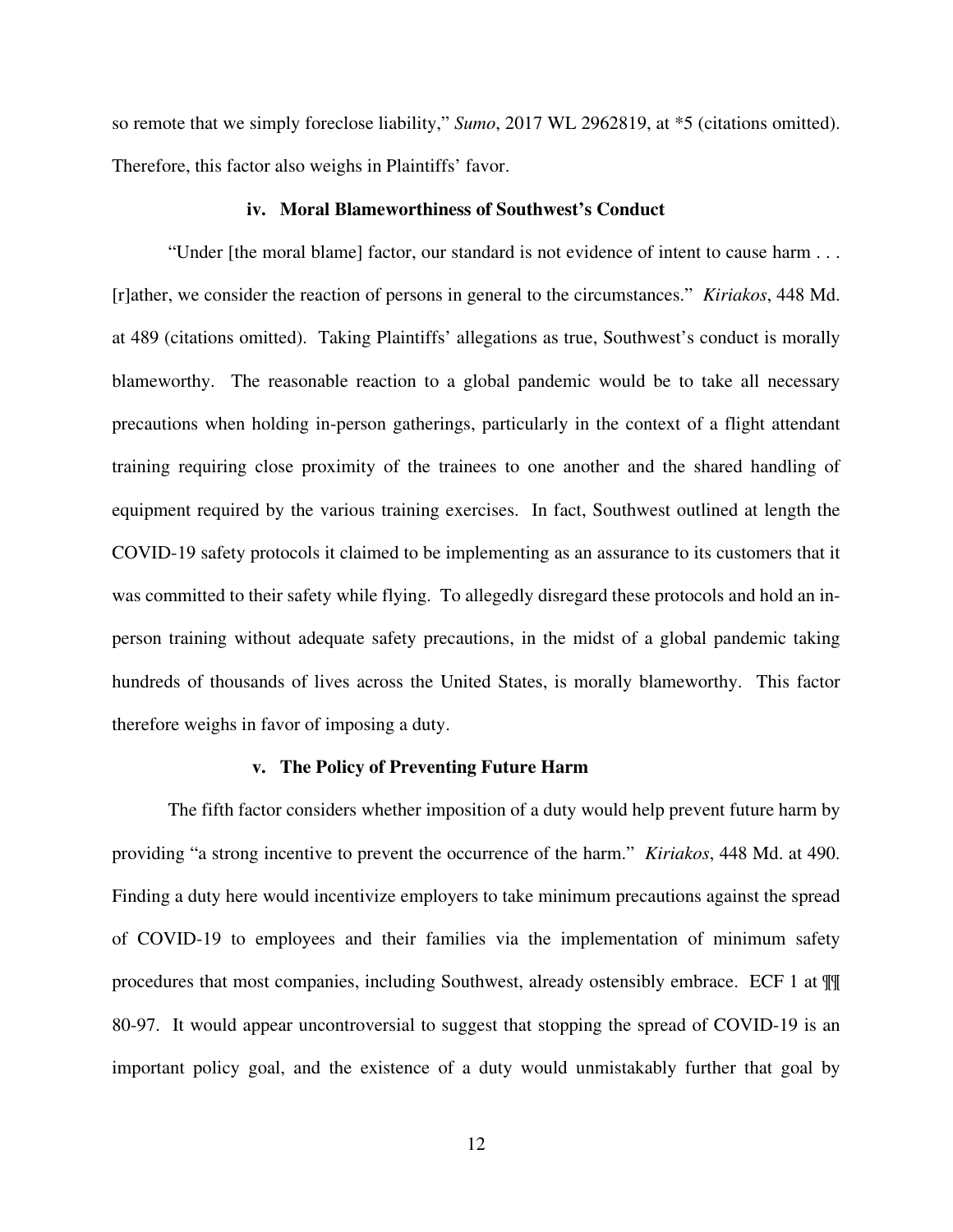preventing first order infections of employees and therefore protecting against later spread to third parties. This factor therefore also weighs in favor of a duty.

### **vi. Burden on Southwest and Consequences of Imposing a Duty**

At least insofar as Southwest specifically is concerned, there appears little "additional" burden that imposition of a duty here would create. Employers like Southwest would be required to take reasonable steps to ensure the safety of foreseeable third parties like Mr. Madden from contracting COVID-19 as a result of Southwest's activities. To do so, employers would simply be required to follow best practices like social distancing, contact tracing, and regular sanitation protocols to protect their own employees, so that those employees do not become conduits to their cohabitants. Southwest already embraced such practices with regard to its customers, *id.* at ¶¶ 80- 97—in fact, one might reasonably expect that ensuring flight attendants' safety would be a natural corollary of Southwest's promise to protect its customers.

The broader societal consequences of the imposition of that duty, however, are harder to justify. Such a duty would significantly expand the field of potential liability. *See Sumo*, 2017 WL 2962819, at  $*6$  (considering an "overly expanded field of potential liability" as a reason to weigh the sixth factor against imposition of a duty). As Southwest points out, Maryland courts have historically been exceedingly concerned about "opening the floodgates" to expansive new classes of third-party plaintiffs. Maryland courts have furthermore expressed this concern specifically in the context of possible duties owed by an employer to an employee's spouse. *See, e.g.*, *Doe v. Pharmacia & Upjohn Co.*, 388 Md. 407 (2005) (holding that an employer does not owe a duty to third-party spouse of employee when employee contracted HIV at work and transmitted it to his wife); *Adams v. Owens-Illinois, Inc.*, 119 Md. App. 395 (1998) (finding employer had no duty to employee's wife with regard to asbestosis allegedly contracted from close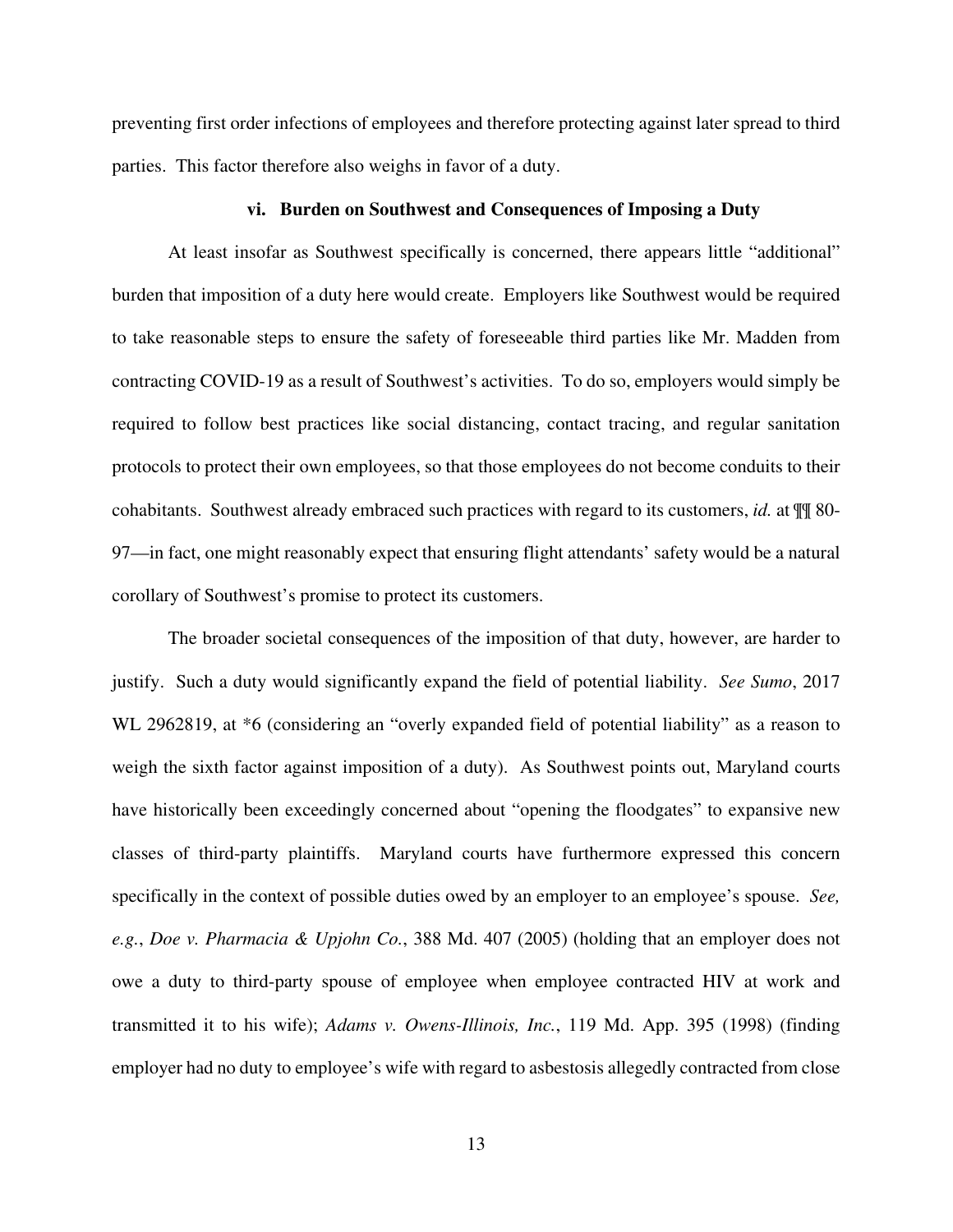contact with employee's clothing). Plaintiffs suggest that there are special circumstances here that give rise to a duty here. For example, they cite the fact that Ms. Madden lived alone with her husband, was following CDC guidelines by staying at home with him, and was directly exposed to COVID-19 at Southwest's training, such that the causal link to Mr. Madden's ultimate infection is uniquely clear. ECF 11 at 33-34. However, as Plaintiffs acknowledge, COVID-19 is "ubiquitous," *id.*, and as previously noted, an individual's exact point of exposure is therefore often exceedingly difficult to trace, even in circumstances where precautions are taken or where one point of exposure is known. Thus, despite Plaintiffs' contentions, there are no special causationbased limitations that would allow successful litigation here but foreclose it elsewhere—instead, finding a duty here would leave employers litigating countless COVID-19 third-party exposures simply by virtue of contact with their employees during the pandemic. All that would functionally be required for duty to attach would be potential exposure at work and subsequent contact with a foreseeable third party, which represents a relatively common set of circumstances.

Similarly, the class of foreseeable third-party plaintiffs suggested by Plaintiffs offers few clear limiting principles. Despite Plaintiffs' contention that Ms. Madden "practiced safe precautions," *id.*, foreseeability is not adequately narrowed by CDC or other similar guidelines recommending safety measures such as isolating at home and maintaining close contact only with co-habitants. First, it is eminently foreseeable that some individuals will not follow such safety guidelines and will instead have close contact with members of the public outside their homes. Plaintiffs proffer no reason why compliance with the CDC's recommended safety protocols is any more foreseeable than non-compliance, in terms of limiting the category of prospective third-party plaintiffs. Moreover, even if such guidelines are followed, the range of people one might come in close contact with "at home" can vary significantly, despite how facially narrow the notion of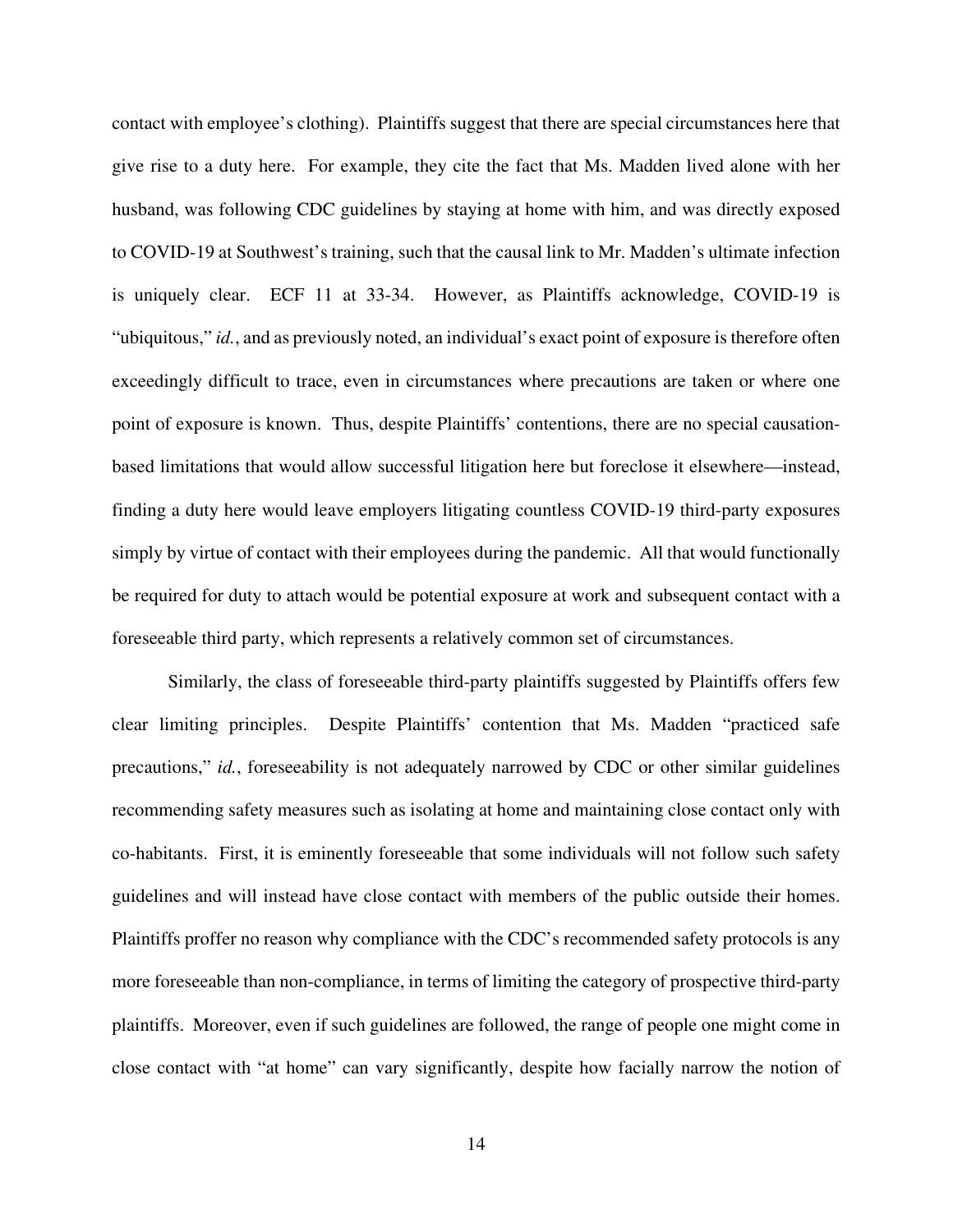"home" appears. It is not always as simple as Ms. Madden coming home to her husband alone. Take, for example, an apartment building—it may be necessary for a resident to walk through a common lobby, share an elevator, and pass other residents in narrow hallways. What distinguishes those encounters, unavoidable despite compliance with CDC guidelines, from Mr. Madden? Would Southwest be liable to everyone in Ms. Madden's hypothetical apartment building? What about essential outings like trips to the grocery store or, similarly, a bathroom break during Mr. and Ms. Madden's drive from BWI to Pennsylvania following the training? Any suggested limitation on the class of foreseeable third-party plaintiffs achieved by drawing the line at adherence to regulatory guidance and following safety protocols is of little practical use, given the many circumstances in which contact both falls within the guidelines and implicates an exceedingly broad cross-section of the public at large. The "floodgates" consequence of imposing a duty here therefore weighs against such an imposition.

#### **vii. Insurance for the Risk**

The parties spend little time on this factor, but the Court agrees with Southwest that "COVID-19 claims are new for insurance companies and whether insurance coverage applies to COVID-19-related claims will be dependent on the specific facts, policy language, and applicable law in each case." ECF 12 at 10. Given these individualized considerations, the Court is unable to draw any broad conclusions one way or the other regarding how the imposition of a duty would impact insurance. *See Sumo*, 2017 WL 2962819, at \*6 (declining to address the insurance factor where there was a lack of evidence in the record about insurance).

#### **viii. Balancing the Seven Factors**

Taking stock of the foregoing factors, four of the seven weigh in favor of finding a duty, while two weigh against it (and the last, insurance, was not considered at all). This case, then,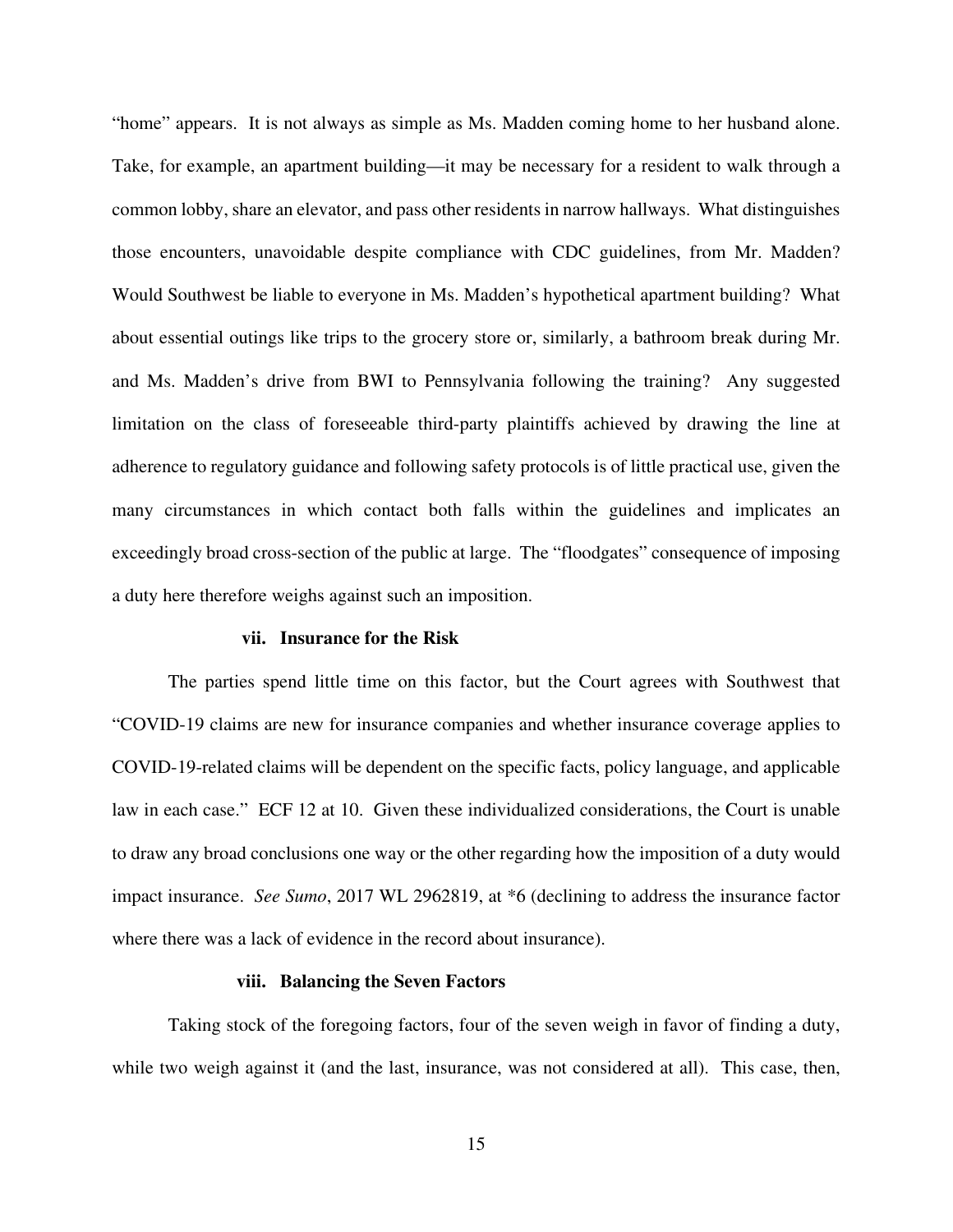does not provide the sort of clear-cut outcome that *Sumo* reached, leaving the Court to balance the factors against one another. The majority of the factors, including the factor ostensibly considered by Maryland courts to be the most important, foreseeability, *see Kiriakos*, 448 Md. at 486, weighed in favor of duty. Practically, however, foreseeability appears to frequently take a back seat to concerns regarding the consequences of finding a duty, at least where that duty would be owed to third parties. Such concerns over "opening the floodgates" to overly broad new categories of thirdparty plaintiffs are particularly evident in the Maryland cases covering spousal relationships. For example, in *Doe*, 388 Md. at 417, the HIV transmission case, the court found it foreseeable that an unwitting, infected employee would have sexual relations with his wife, just as it is foreseeable here that a COVID-infected employee would be in close contact with her husband. But that, alone, was not enough to overcome the court's concerns over where to draw the line between foreseeable sexual partners and others. *Id.* at 421. In fact, this case implicates a line that is far blurrier, because it involves mere close contact rather than sex, and thus generally implicates a broader class of potential third-party plaintiffs. Indeed, the "close contact" facet of this case shares close similarities with *Adams*, the asbestos transmission case, in which the Maryland Court of Special Appeals held that an employer had no duty to its employees' spouses, in part because of concerns over dramatically expanding the pool of potential plaintiffs without a clear way to distinguish third parties.<sup>[2](#page-15-0)</sup> See Adams, 119 Md. App. At 411 ("If liability for exposure to asbestos could be premised

<span id="page-15-0"></span><sup>&</sup>lt;sup>2</sup> It is significant, too, that the Maryland Court of Appeals more or less directly rejected Plaintiffs' proposed interpretation of the third-party duty doctrine in *Warr*, 433 Md. 170. Just as Plaintiffs do here, the dissent in *Warr* explored the relationship between the Second and Third Restatements of Torts, examined Prosser and other torts treatises, charted the evolution of Maryland case law, and ultimately suggested a dispositive distinction between an active creation of a risk of harm and passive failure to aid or rescue another when it comes to the existence of duty to a third party. *Id.* at 200-53. The *Warr* majority rejected this theory outright, flatly calling it an "attempt to sidestep our jurisprudence." *Id.* at 85. Regardless of the merits of Plaintiffs' understanding of the activepassive duty distinction, it would be a striking and inappropriate departure from Maryland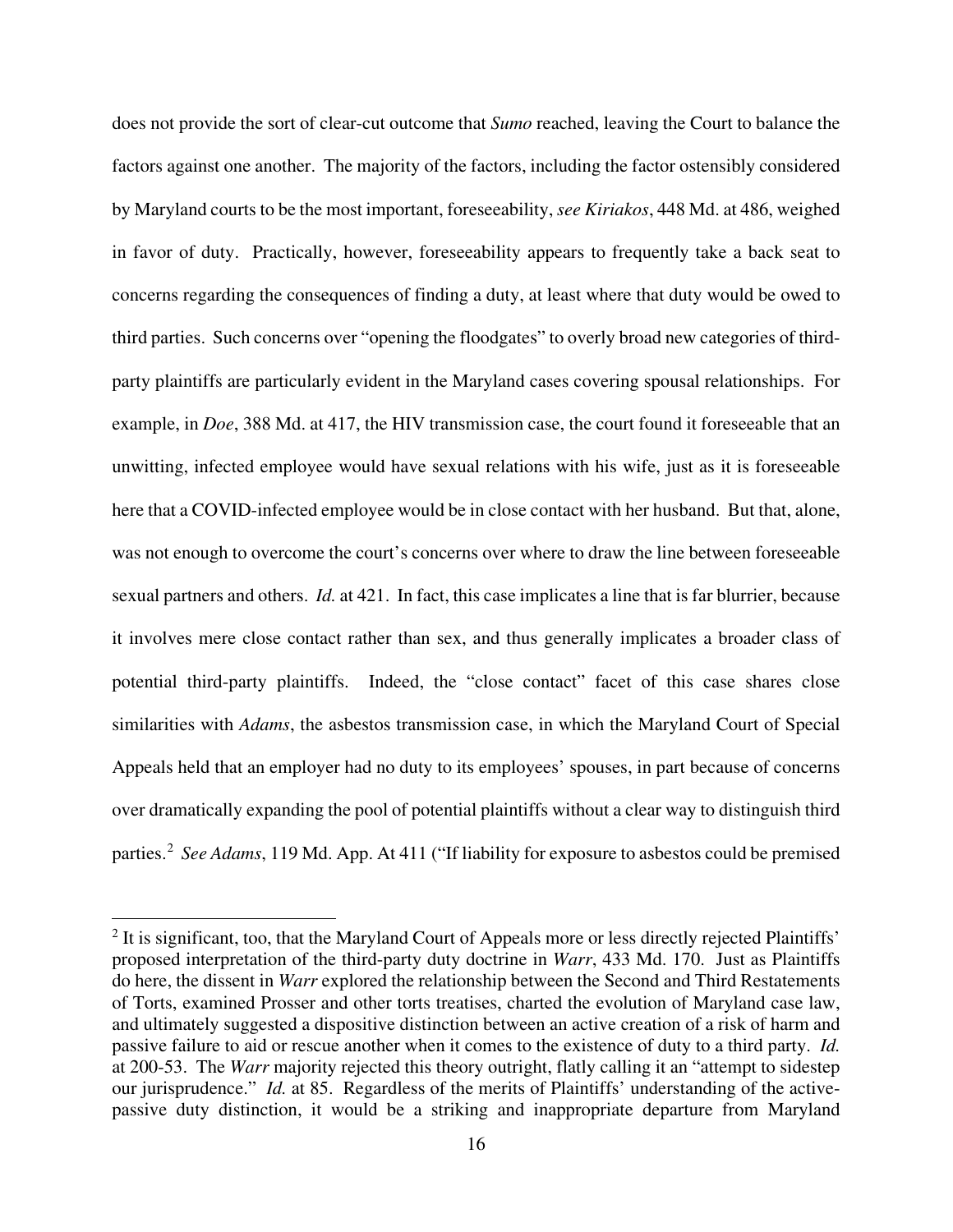on Mary Wild's handling of her husband's clothing, presumably Bethlehem would owe a duty to others who came in close contact with Edwin Wild, including other family members, automobile passengers, and co-workers.").

Cumulatively, Maryland's third-party duty case law and its emphasis on limiting the class of prospective future plaintiffs heavily informs the Court's balancing. In fact, it is the dispositive weight on the scale in favor of finding "no duty" here, despite the fact that the narrow majority of factors, including foreseeability, favor imposition of a duty. Maryland courts have made their priorities with regard to third-party duties clear, and the prospect of an unstemmed and ill-defined tide of third-party plaintiffs bringing suit predominates the duty analysis.<sup>[3](#page-16-0)</sup> Thus, Plaintiffs' proposed seven-factor balancing test and Southwest's proffered bright line "no third-party duty" rule are, as in *Sumo* and *Kiriakos*, "consonant" with one another—Southwest owed no duty to Mr. Madden.

jurisprudence to embrace that theory despite its explicit and direct rejection in *Warr* by Maryland's highest court.

<span id="page-16-0"></span><sup>&</sup>lt;sup>3</sup> Plaintiffs argue that the "real harm" is not the prospect of a flood of COVID-19 litigation, but rather "the perverse effect [finding no duty] would have in emboldening the Defendant and others to skirt health safeguards . . ., allowing Southwest to treat their flight attendants with far less care than they express for the fare-paying [customer], eventually harming the public." ECF 11 at 38. This argument fails for two reasons. First, the crux of this dispute is not about how Southwest treats its flight attendants—the duty a company owes to an employee like Ms. Madden is distinct from the duty (if any) it owes to a third-party member of the public like Mr. Madden. To suggest that finding no duty here as to Mr. Madden somehow permits Southwest to negligently expose its employees to COVID-19 is to inappropriately conflate entirely separate questions of duty. Second, this Court, sitting in diversity, is tasked with the narrow responsibility of applying Maryland negligence jurisprudence, not simply deciding for itself which policy goals are most important. Maryland courts have expressed clear and consistent concern over opening the door to overly broad classes of plaintiffs in the context of duties to third parties. Thus, regardless of whether this Court agrees with Plaintiffs that the "floodgates" rationale should take a backseat to other concerns, it is not empowered to ignore Maryland courts' judgments on the matter.